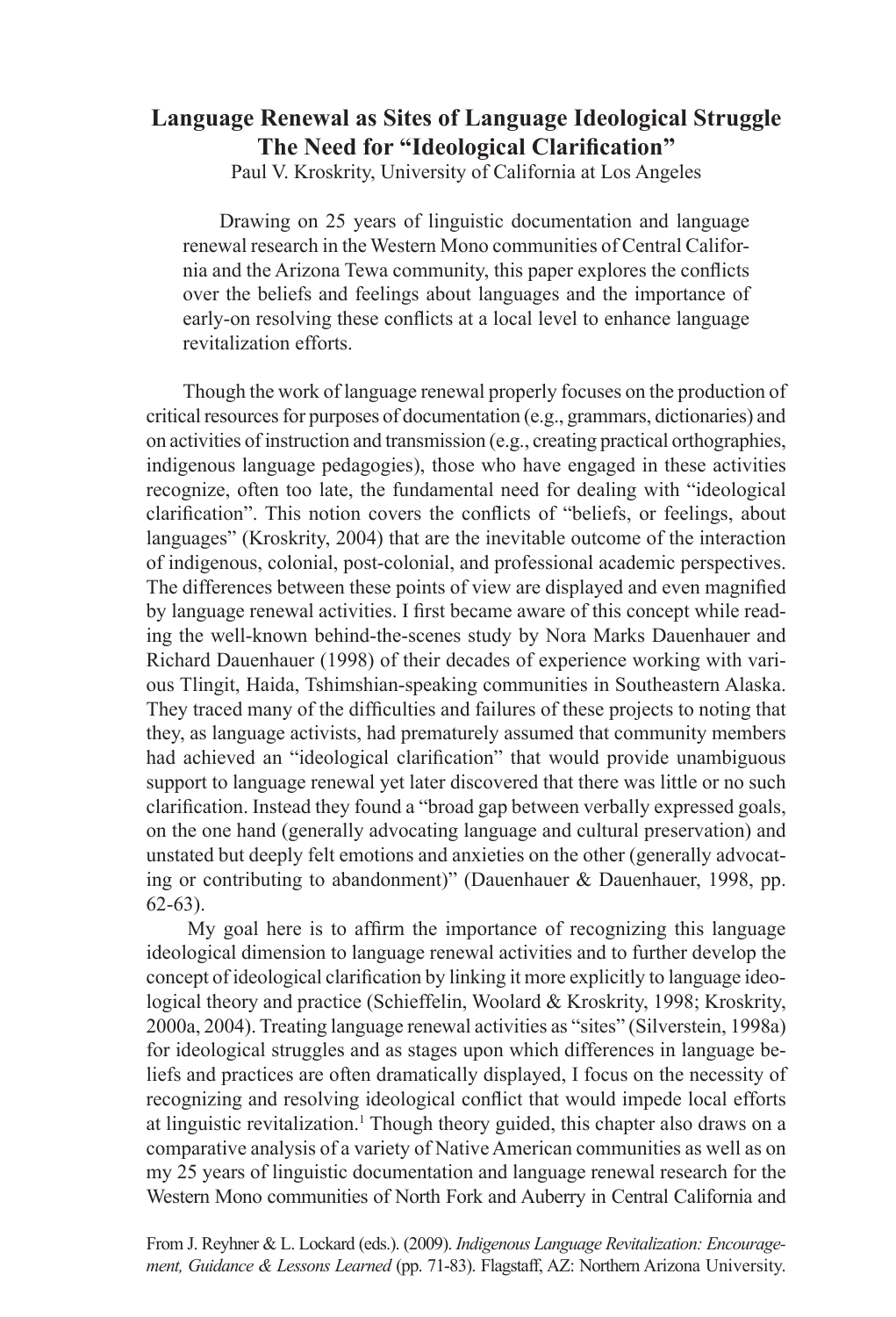on very recent efforts to begin a linguistic revitalization project for the Arizona Tewa (Village of Tewa, First Mesa, Hopi Reservation) after conducting long term field work there. By so doing, I hope to demonstrate both the practical benefits of attending to this theoretical orientation and the fortified notion of ideological clarification that it enables.

### **Ideological clarification: Basic concepts**

Though the notion of ideological clarification is compellingly applied by the Dauenhauers, they do not explicitly define it. This appears to be true of other scholars who have used the phrase including, for example, Joshua Fishman:

Furthermore, RLS [reversing language shift] movements must realize from the very outset of their *ideological clarification* [emphasis mine] that ethnolinguistic authenticity and identity must be associated not only with Xish versions of modern Yish-dominated pop-culture and consumerism (which can be pursued in any language, including both the local Big Brother and English) but, even more importantly, with a continuing ethnohumanistic, ethnoreligious and ethnocultural constellation of beliefs, behaviours and attitudes. Only such a constellation will ultimately provide a rationale going beyond the economies of scale inherent in the materialist view of those who have essentially concluded that 'if you can't beat them, join them'. It is only the conviction that one's own-language-in-culture is crucially different … that makes RLS worthwhile. (2001, p. 17)

As in the case of the Dauenhauers, Fishman observes the importance of ideological clarification as an apparent achievement of community consensus about the linkage of language renewal to other projects of cultural revitalization. What I find problematic about these previous applications of "language ideological clarification" is their relative lack of theorization. Rather than attempting to anchor it on a firmer conceptual foundation, the notion seems to float on ambiguous assumptions of cognitive consensus and inappropriately monolithic conceptions of contemporary communities (Silverstein, 1998b). A better foundation for this concept can be supplied by the theory of language ideologies especially in its more restrictive sense (Kroskrity, 2004). Language ideologies "refer to the situated, partial, and interested character of conceptions and uses of language" (Errington, 2001, p. 110). Though it has precedents in the ethnography of communication and types of sociolinguistic analysis that invoke power and social inequality (Kroskrity, 2000b), language ideological analysis synthesizes an interest in interrelatedness of linguistic awareness, linguistic beliefs, feelings, and practices, and relations of political economic power. Elsewhere, I have described this movement as consisting of a number of analytical dimensions and several of these are especially relevant here (Kroskrity, 2004). Perhaps the most important of these interrelated dimensions is the recognition that language ideologies *"represent the perception of language and discourse that is constructed in the interest of a*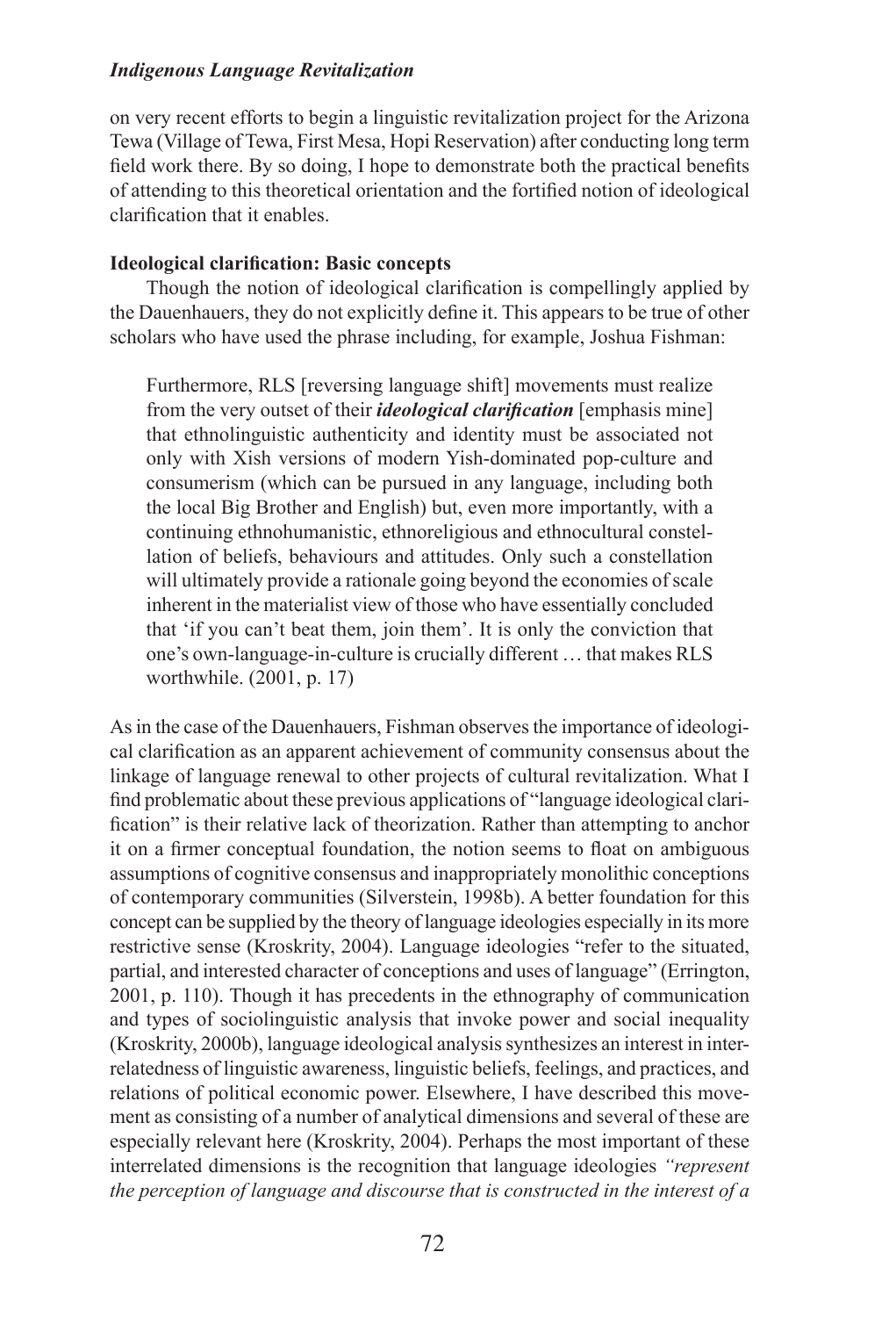*specific social or cultural group.*" A community's conceptions of its language are critically influenced by its position in political economic and other relevant cultural systems. Those who have political economic power will rationalize inequality by viewing their language as superior and their linguistic practices as exemplary. Those whose languages do not enjoy the hegemonic support of nation-states must either resist by locating authority in alternative, local sources (e.g., House, 2000; Gomez de Garcia, Axelrod & Lachler, in press) or submit to dominant views that equate linguistic vitality with linguistic superiority thereby conceding their own linguistic inferiority (Dorian, 1998).

Though it is critically important to recognize the political economic grounding of language ideologies, it is also necessary to recognize the *multiplicity of ideologies* that routinely collide within and across communities during acts of language renewal. Within Native communities there are widely held cultural beliefs about language to be sure but there are often also significant differences due to generation, gender, kinship group, cultural stance, and differential adherence to non-Native religions like Christianity that are often linked to pejorative views of indigenous languages (e.g., Dauenhauer & Dauenhauer, 1998; House, 2000). Language renewal activities not only involve the decolonizing need to eliminate pejorative views from the outside but also involve the confrontation and contestation that arises when indigenous communities must forge language policies in collaboration with government officials and professional linguists (Collins, 1998; Meek, 2007, forthcoming). In such contexts, the multiplicity of contending ideologies contributes greatly to a heightened awareness of linguistic and discursive practices. Language ideological research attends to *members' awareness* and notes when such beliefs and feelings are largely taken-for-granted aspects of "practical consciousness" or when they are elevated to the "discursive consciousness" (Kroskrity, 1998) of speakers who can now more fully talk about and discuss previously submerged beliefs and feelings. This recognition that awareness does vary and change is potentially very important in language renewal contexts since it alerts researchers and language activists to "read" ideologies not only from the voices of community members but also from their embodied linguistic practices.

So, then, how might we redefine "language ideological clarification" in a way that is both more explicit and theoretically contexted? Language ideological clarification is the process of identifying issues of language ideological contestation within a heritage language community, including both beliefs and feelings that are indigenous to that community and those introduced by outsiders (such as linguists and government officials), that can negatively impact community efforts to successfully engage in language maintenance and renewal. This process of identifying and raising consciousness about linguistic and discursive issues enables appropriate discourses to occur between community members, or between members and either linguists or government officials who have differing opinions. Ideally these discourses would promote actual resolution—a clarification achieved—or foster a tolerable level of disagreement that would not inhibit language renewal activities.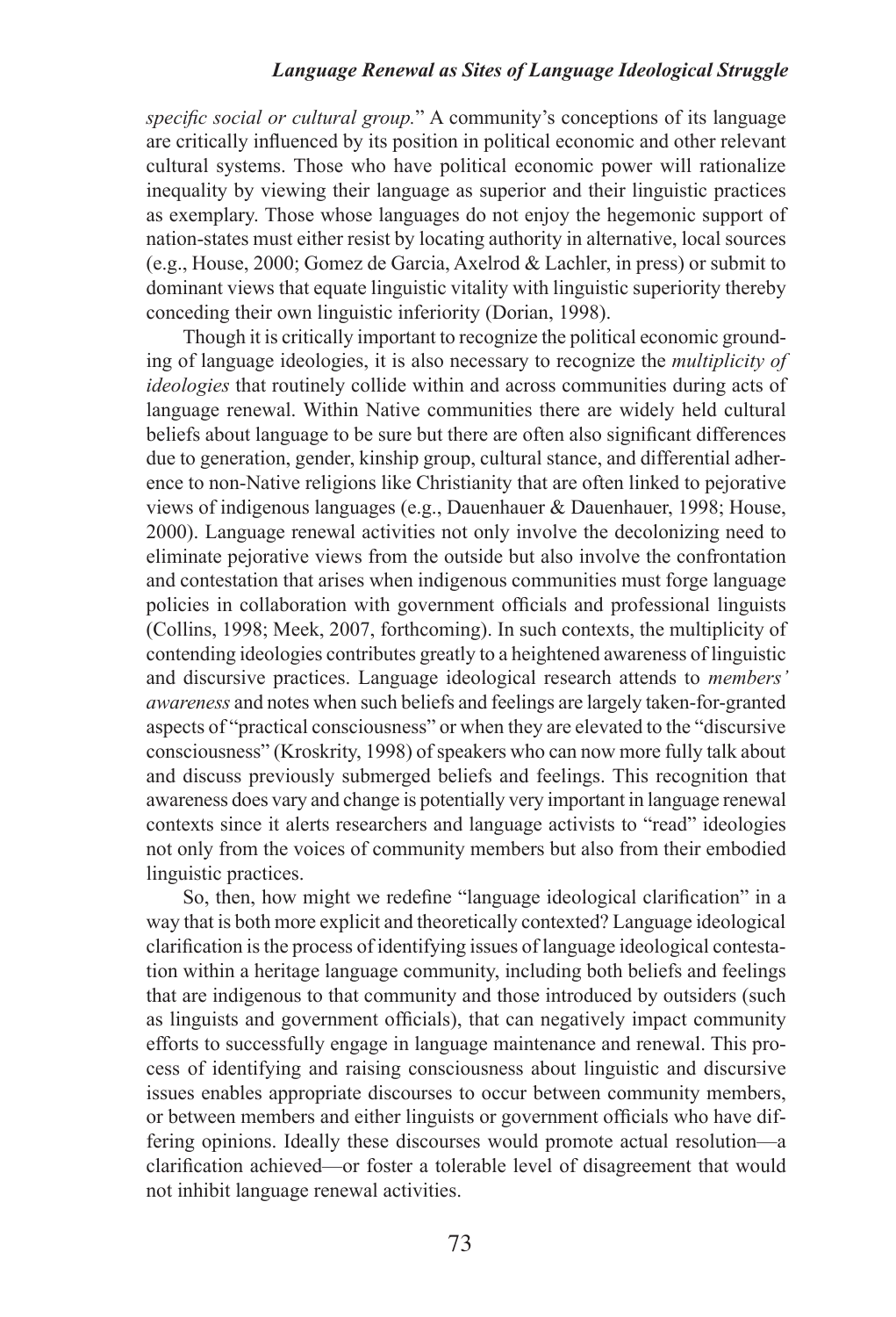#### **Some examples of the need for ideological clarification**

Though work on language renewal understandably accentuates the positive and minimizes the difficulties (e.g., Hinton  $&$  Hale, 2001), there is clearly a need to learn from instances of ideological struggle and to examine and compare case studies that relate problems encountered in language renewal to beliefs and feelings within Native communities about their heritage languages. In addition to the justifiably famous study by the Dauenhauers (1998), there are other notable examples of the sort of ideological struggle suggested above for the Hopi (Hill, 2002), Northern Arapahoe (Anderson, 1998), Kaska (Meek, 1997), Navajo (House, 2002) and White Mountain Apache (Nevins, 2004). Margaret Field and I expanded this corpus of case studies when we sought to produce a collection of case studies of Native American/First Nations communities that deployed the notion of language ideologies and in so doing discovered that a common theme in many of these case studies was the role of language revitalization as a site for producing and revealing ideological display and contestation (Kroskrity & Field, in press). Studies in this volume demonstrate that local ideologies involving variationism, utilitarianism, the genetic fallacy and the ideology of contempt (Dorian, 1998) for languages with little "market value" can pose obstacles for such languages such as Kiowa, Northern Shoshoni, Kaqchikel Mayan and Western Mono (Neely & Palmer, in press; Loether, in press; Reynolds, in press; Kroskrity, in press). Other studies suggest that local ethnotheories of language socialization (Bunte, in press) on San Juan Paiute) and of revalorization of indigenous languages as "sacred" or exclusively associated with elders (e.g., Meek, 2007; Gomez deGarcia, Axelrod & Lachler , in press, for Cochiti) may place heritage languages more at risk by reducing the number of environments as well as the numbers of speakers in which and by whom they can be appropriately used. A few brief examples must suffice here.

**Kiowa Heterographia**. Neely and Palmer (in press) have produced a valuable study of an apparently dysfunctional plurality of writing systems for what is today a small population of Kiowa speakers in various Oklahoma towns. They estimate that there are only about 10-20 highly fluent speakers out of the 50-200 that have some conversational ability. But despite the small population, the lack of a localized heritage language community and a variationist "respect" for diversity along kinship, regional and institutional lines has produced and promoted about a half dozen partially overlapping but nevertheless distinct writing systems. Three of these have significant traditions of use. As Neely and Palmer observe:

- 1) the Parker McKenzie system, used at the University of Oklahoma since 1992:
- 2) the Alecia Gonzales system, an English-based orthography used at Anadarko High School since 1990; and
- 3) the hymnal booklet published in the SIL system in the 1960s is also still used.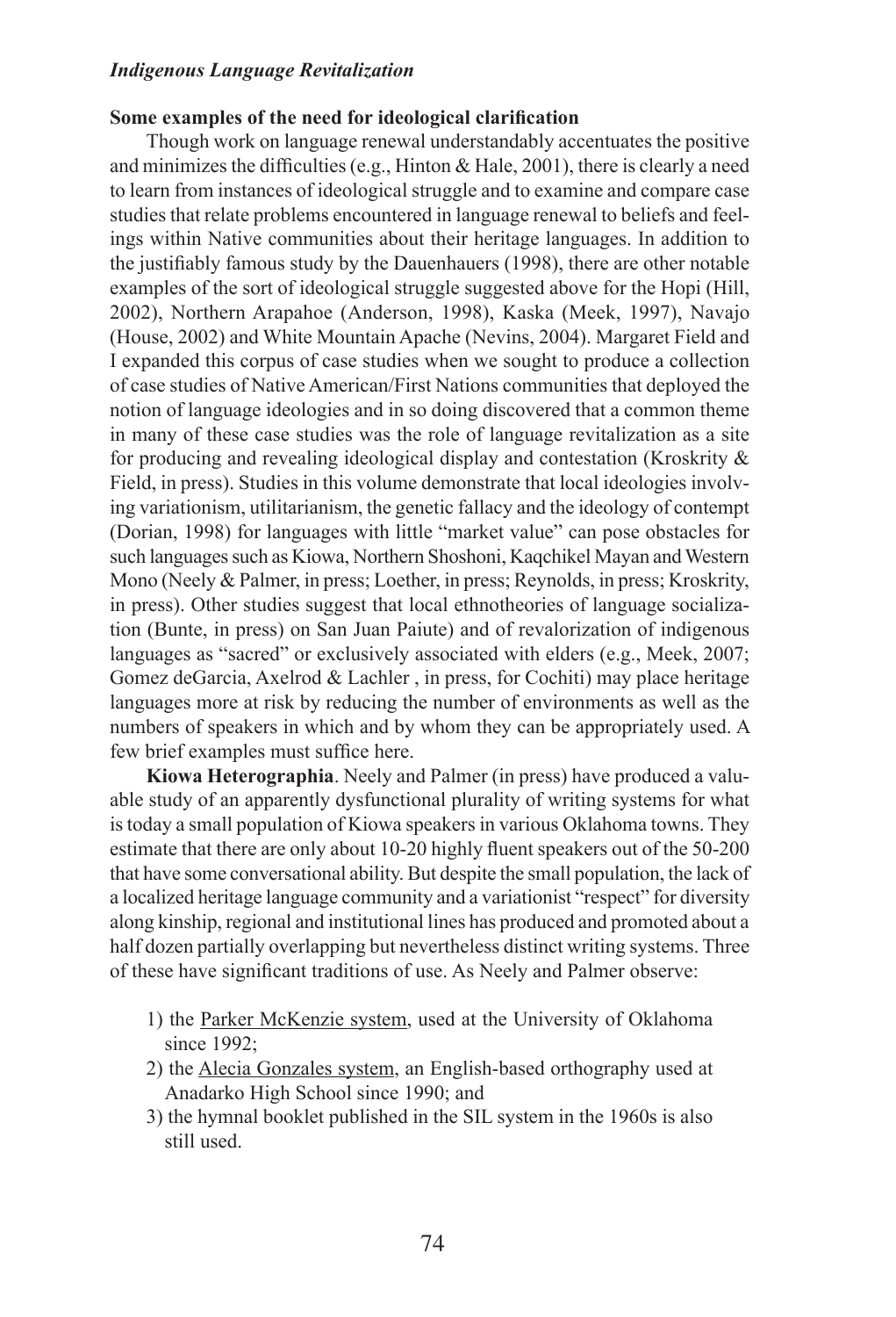Given the importance of standardizing native literacy to language renewal efforts (Hinton, 2001, p. 240), Kiowa practices of promoting multiple orthographies, or what Neely and Palmer term heterographia, and rationalizing them in "discourses of authority and ownership" pose a real challenge to effective linguistic revitalization. Under the present system, Kiowa is providing a symbol of identity for some Kiowa people, but it is not fulfilling an intratribal, intergenerational communicative function for the larger heritage language community. Clearly the target of ideological clarification is the need for a common orthography. If people can recognize how their feelings of ownership and authority that underlie their allegiance to particular writing systems are also obstacles to the creation of a more effective and widely shared Kiowa orthography, they can engage in the appropriate dialogs and discussions that can ultimately produce clarification.

**Northern Shoshoni 'Elder Purism'**. Though the Northern Shoshoni of Idaho also have many orthographies, the most severe threats to their language, as analyzed by Christopher Loether (in press), are generation based ideological differences and dysfunctional patterns of intergenerational linguistic transmission. In communities of about 12,000 members there are still about 5,000 speakers. These communities have tended to emphasize the utilitarian aspects of their heritage language in their local ideologies and have discounted its role as a symbol of Shoshoni identity. For young people, such language ideologies promote a sense of the irrelevance of their heritage language to their contemporary economic needs in an English language dominated world and encourage a view of the heritage language as tied to local cultural practices of the past. In such a view, elders are not only exemplary speakers but also the only authoritative speakers. While every viable language must change with time, elders often perform their authority by freely critiquing the Shoshoni spoken by younger generations. The net effect is a Shoshoni "elder purism" in which elders display linguistic authority but discourage younger speakers from adapting their heritage languages to the contemporary world. In such cases, elder purism, like other forms of linguistic purism in language renewal contexts (Dorian, 1994), has a damaging effect on any program of language renewal that would aim to multiply speakers and expand the contexts of use. Here an intervention in the name of language ideological clarification would attempt to create intergenerational dialogs that would promote a greater awareness of the ideologies involved and the unintended consequences associated with the practices of elder purism such as the overt critique of younger speakers and the negative view of condemning the need for extending indigenous language into the contemporary worlds of younger speakers. Rather than condemning such uses as non-traditional and inauthentic, elders should appreciate that healthy languages continuously change and adapt to changing historical and social circumstances.

**San Juan Paiute Language Socialization**. Based on long-term field research with the San Juan Paiute, Pamela Bunte (in press) has produced a provocative study of how local theories of language socialization can create problems for language renewal. Living within the confines of the Navajo Reservation, this group has experienced considerable heritage language loss even though it has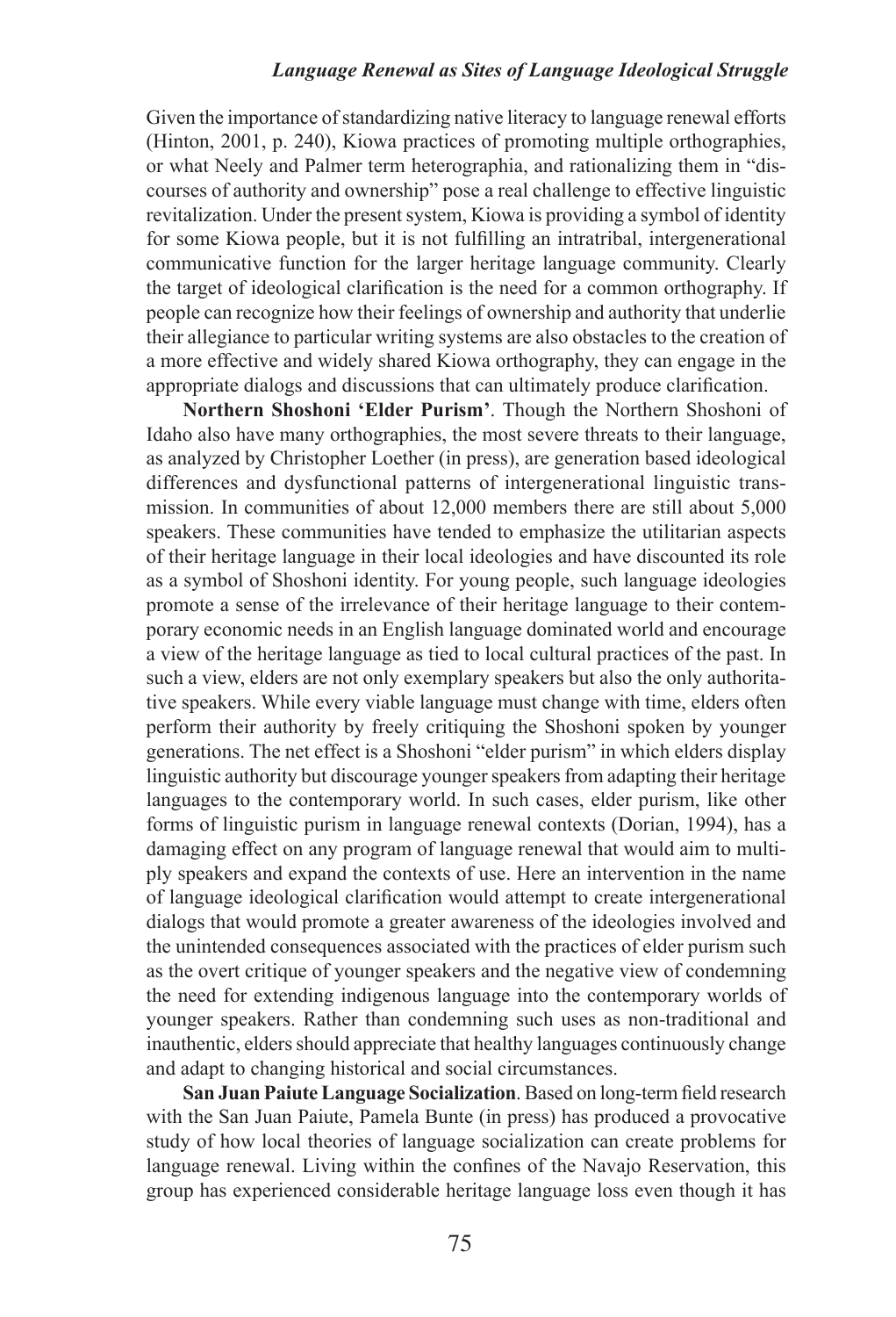recently achieved federal recognition. Though most adults were secure in their knowledge of the language, they did not actively promote environments in which younger speakers could actively speak. They assumed, like many other Native groups such as the White Mountain Apache (Nevins, 2004), that passive exposure to adult models of speaking—no matter how often or rarely displayed—should be sufficient to promote an understanding of the language that could be effectively retrieved and deployed later in their lives. Such local beliefs were supported by an occasional case of a Paiute elder who had not spoken Paiute publicly for decades (preferring Navajo for this function) but who could speak the heritage language fluently in hearings devoted to federal recognition due to his or her exposure to that language as a child. In Paiute theory, such words could "come on the wind" as a result of passive exposure. This belief was combined with a strong ideological preference for "respecting" the autonomy of individuals—even children—and not forcing them to speak Southern Paiute when they preferred to speak English in an expanding range of contexts. Together these ideological preferences were promoting a language shift and providing an excuse for adults not to act even though they were become increasingly alarmed with the reduction of heritage language use in their community. Though the majority persisted in practices associated with a belief that language learning was accomplished primarily through observation, some members sought to intervene either by bringing in external advocates (Hinton, 2002) of language renewal or by returning to indigenous traditions. Leanne Hinton and Nancy Steele (Karuk) were invited to the community to talk about the master-apprentice program—an effective transmission strategy in which adult learners play a very active role. In a far different strategy, some members of the community promoted a return to traditional, long storytelling sessions that would be attended by both adults and children (Bunte, personal communication). In these instances community members helped to create their own ideological clarification by conducting discussions among themselves in which they produced a compromise acceptable to all. Though reliance on words borne by the wind was not condemned or even disputed, members felt that it could do no harm to try these alternative interventions to better ensure the continuity of their heritage language.

#### **Successes and dilemmas in my own renewal research**

Though comparative case studies of ideological concern are meaningful to all who work in language renewal projects, I think it is quite natural for us to feel that we learn the most from those revitalization situations in which we were directly involved. Here I want to briefly discuss some successes and dilemmas that I have encountered in my two major long-term research projects over the past 35 years. Though I have described each of these communities much more extensively elsewhere (Kroskrity, 1993, 2002, in press), some observations from past work in the Western Mono communities of North Fork and Auberry in Central California and more recent attempts to engage in language renewal work for the Arizona Tewa of the Village of Tewa, First Mesa, Hopi Reservation in N.E. Arizona are instructive here.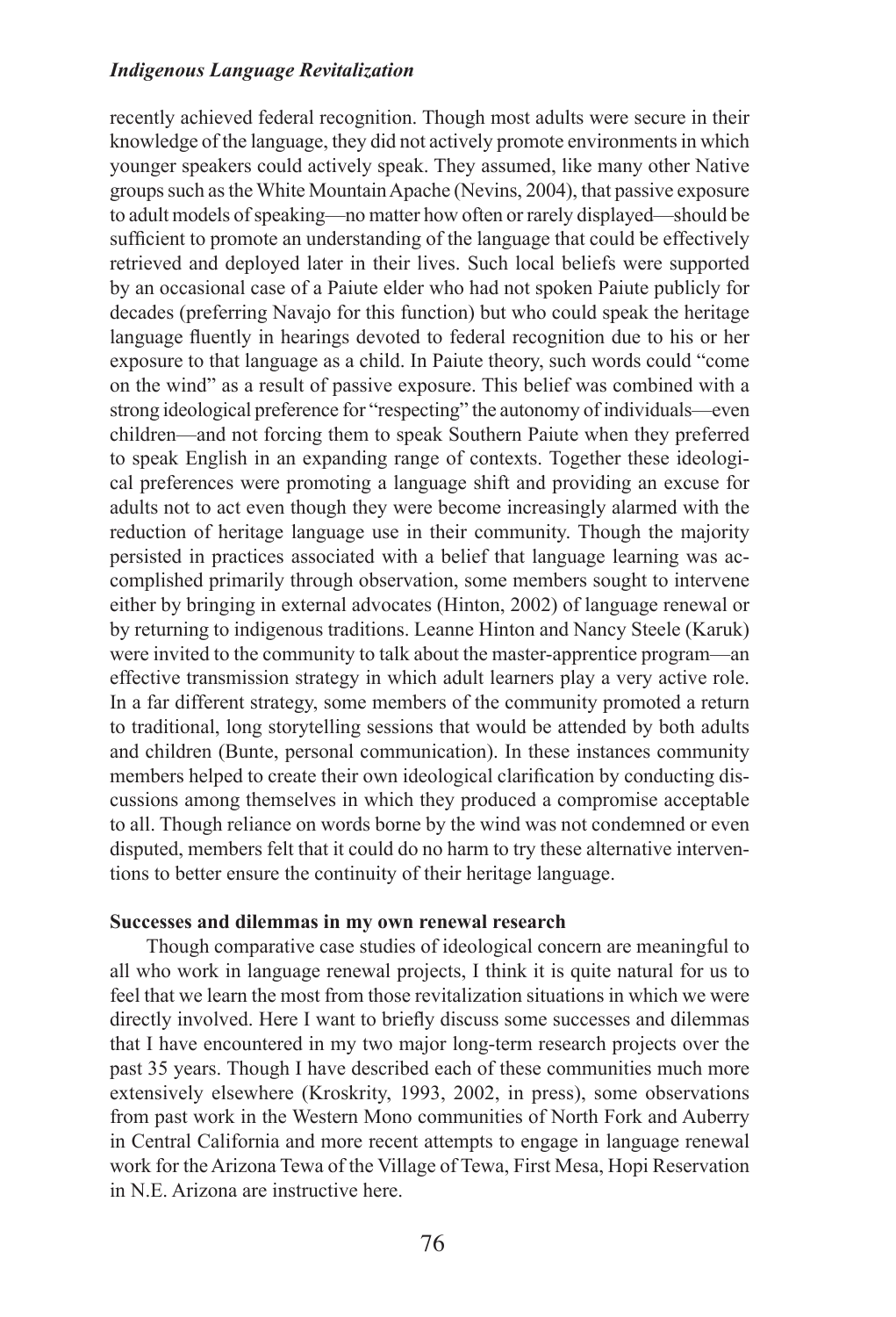The Western Mono community consists of about 1,500 members in several neighboring Central California towns. Within this group about 200 people have some knowledge of the language and about 40 of them can be regarded as highly fluent (Kroskrity, 2002, p. 172). In 1980, I helped to create the UCLA Mono Language Project in response to a request for technical, linguistic assistance from Rosalie Bethel, a distinguished elder, community leader, and language activist from the Western Mono community of North Fork. Though she did not have linguistic training, Rosalie Bethel had an acute sense of the importance of documentation for a heritage language that seemed to losing all of its everyday functions to English (Kroskrity, in press) and when I first met her she showed me two shoeboxes filled with index cards containing Mono words that she had written using her own intuitions about how to adapt the Roman alphabet to her language.

The first major accomplishment of our joint project was the creation of a practical dictionary (Bethel et al., 1984) that incorporated Bethel's pioneering efforts. Though the goal was to produce a dictionary of maximal use to the community, community members and linguists contended over two issues that seemed to reflect conflicting ideologies. One of these issues was what I have come to call the "variationism" indigenous to the community. Members of the Mono community resisted the kind of standardization that is critical for the creation of a successful writing system by continuously pointing out phonological variation and lexical differences that were attributed to geographical and/or kinship network differences. In most cases we found we could accommodate this by adding additional information to lexical entries. For example, in the entry for *mutsipI* 'flea' we could note the North Fork pronunciation but also annotate the term indicating that it would be *mujipI* in the Auberry region (Kroskrity, 2002, p. 181-182).

While variationism challenged this and other conventional practices of standardization, it did not prove to be as much of an obstacle as did community beliefs and feelings about Mono literacy. Some community members, especially the oldest generation, questioned whether Mono could or should be written. Middle aged members, who were literate in English wanted a writing system that was like English though they seemed not to realize how inconsistent spelling conventions for English are or that Mono routinely used sounds that were not included in that alphabet. The linguists and community members met on several occasions to better accommodate community expectations. Though the linguists initially wanted an orthography in which one phonological unit would be represented by one letter, we had to admit that community members had a point when they wanted to write the diminutive suffix *–tsi* (following written English) rather than *–ci* (following traditional Americanist practices). But though the community finally succeeded in getting the linguists to understand their perspective as users of written English, the linguistic team was less than successful in convincing many community members that all of the folk writing conventions for writing Mono were inadequate because they could not consistently represent the distinctive sounds of Western Mono. Though this was difficult enough, further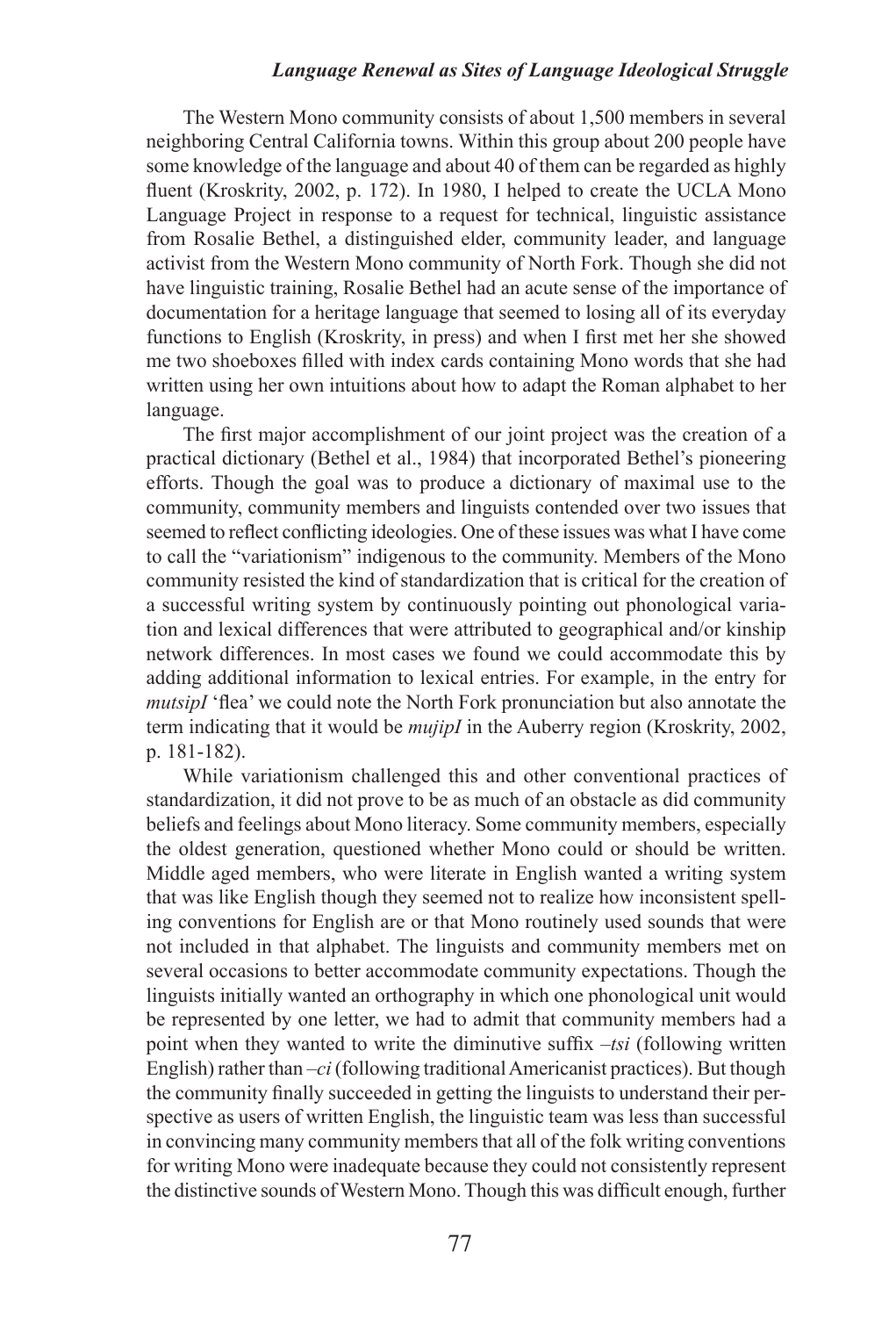complications arose when some members complained that even the revised orthography was not transparent enough. Though the dictionary provided a "guide to pronunciation" that included examples of each letter in the Mono script, some members complained that they wanted pronunciation information for each entry (not unlike English language dictionaries) and still others seemed stunned by how to pronounce written Mono at all. They were so unaccustomed to seeing Mono written and, for many, so unaccustomed to hearing spoken Mono that they seemed unable to even begin to decode these exotic representations. Since Rosalie herself never learned to write the orthography she sympathized with those who acted like they could never learn to pronounce the written language.

But when we were invited to participate in the Iowa Multimedia Workshop for Endangered Languages at the University of Iowa in the Summer of 1996, I quickly recognized that this new medium would allow us to produce a guide to pronunciation that was "self-pronouncing."<sup>2</sup> Anyone could navigate the completed CD-ROM that we began that year and turn to a pronunciation guide in which they could click on any letter and experience the actual pronunciation as recorded in a Quick-Time movie of Rosalie Bethel pronouncing a sample word for that letter. These movies included important visual information about pronunciation such as the lack of lip rounding for the central high vowel that we wrote as a "barred i" [i] in the Western Mono orthography.

Our published version of *Taitaduhaan: Western Mono Ways of Speaking* (Kroskrity, Bethel & Reynolds, 2002) won acclaim among language renewal specialists (Kroskrity, 2001) and temporarily attracted enough attention from community members that our orthography became more widely used within the community. Though we never completely eclipsed the multiplicity of folk orthographies, we seemed to be out-competing them—at least for a short period of time. However, as operating systems for MAC and PC evolved they soon rendered our CD-ROM unplayable. And now, I am told, the removal of our CD-ROM from the marketplace of orthographies has produced a resurgence of folk orthographies that is now explained by community members as the inevitable outcome of regional and familial differences—an orthographic reincarnation of the ideology of variationism. The lesson here seems to be that ideological clarification is not a one-time achievement but rather an ongoing process in need of periodic fine-tuning.

Though working with the Western Mono provided me with a variety of experiences some of which could be regarded as successful while others continue to provide ongoing dilemmas, it is the prospect of beginning language renewal research with the Arizona Tewa that is most responsible for my sense that the "language clarification" is not merely a useful concept but a necessary one. In the Village of Tewa, First Mesa, Hopi Reservation and in neighboring villages live about 700 descendents of the Southern Tewa who moved to the Hopi area after refusing to resettle their home villages after the second Pueblo Revolt of 1696. This community, as I detailed in earlier research (Kroskrity, 1993), has retained a discrete cultural identity and is the only group of more than 100 Post-Pueblo Revolt diaspora groups to maintain its heritage language rather than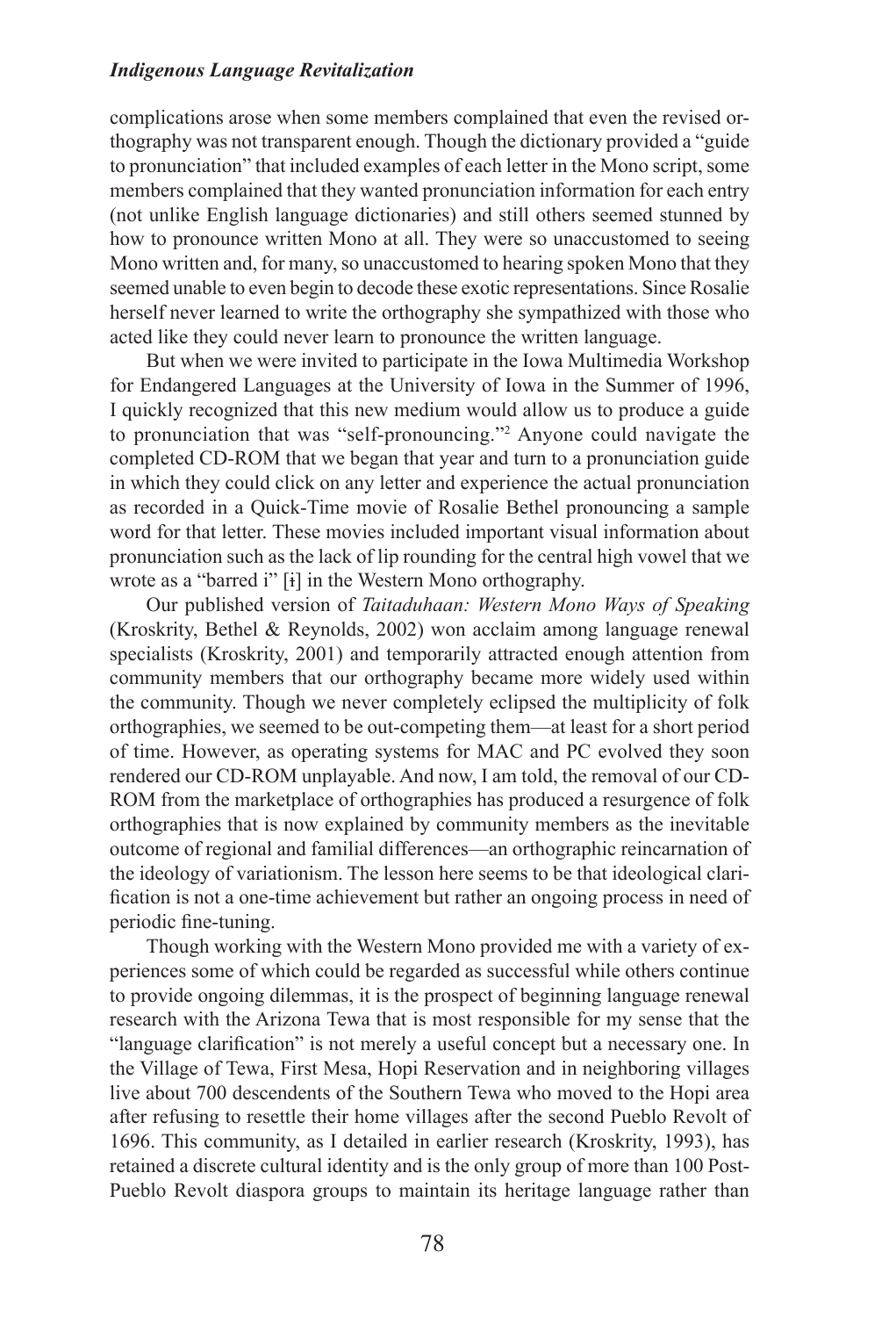opting for complete assimilation with the host groups. This fact is not lost on most Tewa who recognize the language as an important symbol of their identity in many ways but perhaps most notably in their expression, "*Naavi hiili naavi wowac'i na-mu"* 'My language is my life". But today despite the importance of the heritage language, few young people are acquiring it. When I first conducted research in the Arizona Tewa community in the 1970s, half of all Tewa homes were raising children with some regular exposure to the Tewa language. But after a decade of not working in the community I was almost simultaneously contacted by younger community members, representing two distinct "factions" of the community. Each expressed an interest in my helping them develop a language renewal program. For me this represented a profound change since 30 years earlier I had offered my services to the community only to be told that the linguistic materials I was producing, while valuable, were not necessary for the transmission of the language since children were learning it in their homes. But by 2007, the number of Tewa homes in which the heritage language was regularly used had dropped from 50% to less than 10%. It was now obvious to all that the community's distinctive heritage language was now severely threatened.

But though I was "invited" by these young people, I was soon informed that I would ultimately need a more official permission that could only be granted after making a successful presentation of a project proposal to each of two very different gate-keeping groups. The clan leaders from the most important clans of the *Munae Te'e* (Plaza Kiva) informed me that they were the traditional guardians of the community and that any project involving the Tewa language should be cleared with them. Though appropriately curious about the kinds of linguistic data I had collected over two decades of research, they sternly advised me to recognize their traditional authority and to ignore an alternative gate-keeping group. These leaders wanted me to disregard a group that was institutionally represented by the Village of Tewa Community Development (CD) process. Members of this group advised me to regard them as the legitimate group since they represented the vast majority of the Village and not merely a traditional elite. My previous research in the community was conducted from 1973-93 and during that time Dewey Healing served as my key consultant. As a Corn Clan elder with a vast knowledge of language and traditional culture and as an accomplished singer and songwriter, Healing had perceptively recognized that the language was in trouble and welcomed me, as a fledgling graduate student in linguistic anthropology, into his home. Though he died almost 20 years ago, he was still recognized as a distinguished Corn Clan elder (as well as a former Hopi Tribal Council Chairman)—and most *Munae Te'e* leaders still regard him as one of them. But Healing's sons, and many of his relatives, were not part of this group, belonging instead to clans located in the *Pendi-te'e* ('Outside' Kiva). Though they were very interested in facilitating my work and in having me continue the documentation work I had begun with their father, they urged me to go through the town hall-like CD-process in which community members as a group would be called to a large meeting in order to hear the proposal, ask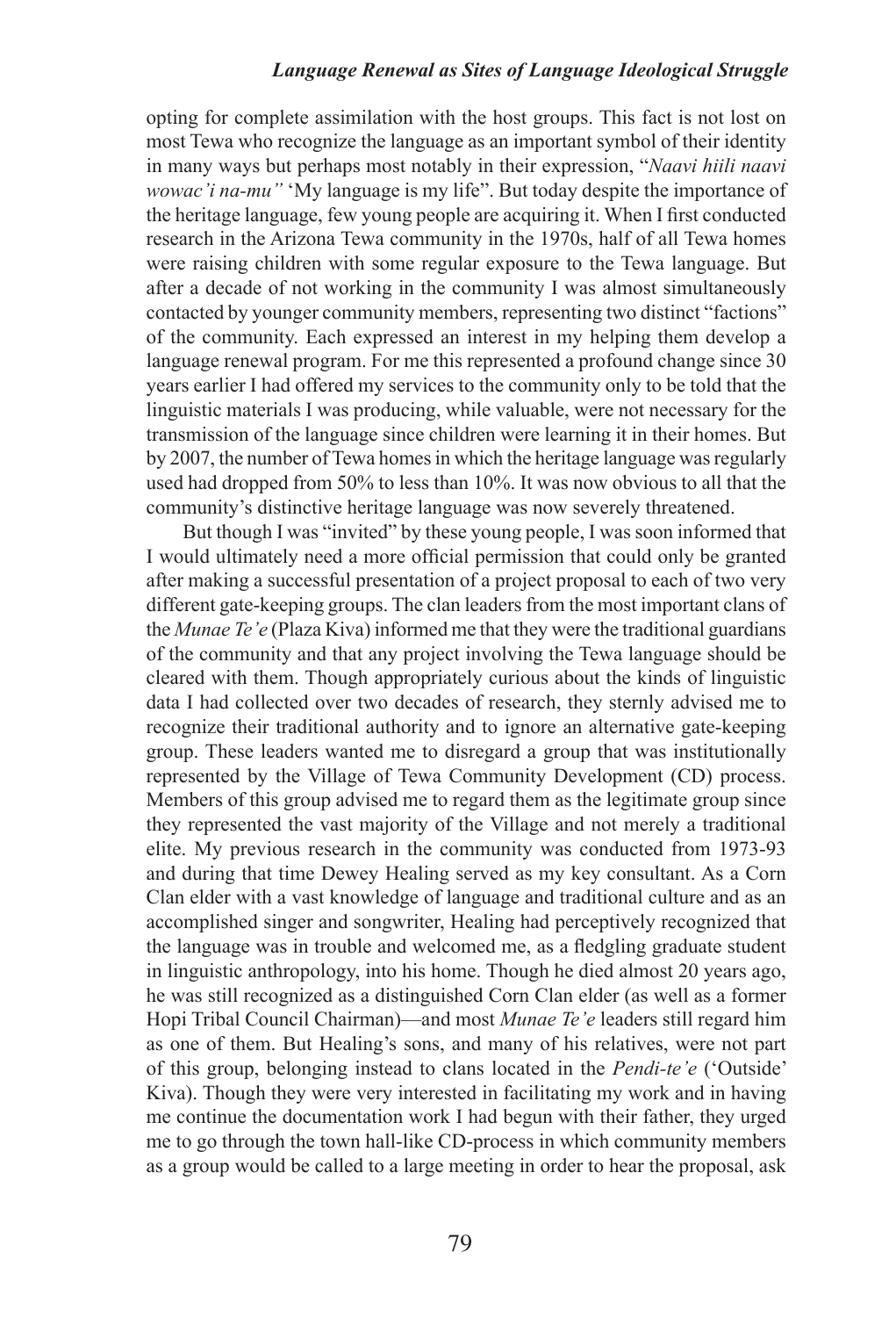questions, make possible counter-recommendations and otherwise influence and approve an acceptable proposal.

In meetings with members of both these groups, I continually emphasized the need for a project in which all community members who could, would contribute their linguistic knowledge for the purpose of creating such resources as a practical orthography, a practical dictionary, sample narrative texts, a non-technical grammar of the language, etc. While this seemed to not pose a problem for the majority, represented by the CD process, the clan leaders did seem to have concerns about just whose language should be documented and who would have access to the products produced. Though I did not press them too far on this because it was clear that we would need to postpone our meeting until I could work up actual samples of the kinds of documentation I had already produced, I was struck by the profound need for "ideological clarification." Though I cannot yet provide a success story here, I am optimistic that by bringing people, who are in apparent ideological conflict, into dialog with one another and with me as a professional linguistic anthropologist that we will ultimately come to understandings about access, the representation of intra-village difference, the need for native literacy and the need to produce practical resources for the entire community. For the Arizona Tewa, I interpret the need for ideological clarification as especially real. Not only is this type of ideological clarification a prerequisite to the kind of large-scale support from the community that is necessary for such projects, but a failure to achieve ideological clarification would result in the probability that any language renewal products produced for the community would only become instruments of social division rather than resources for uniting it.

#### **Concluding remarks**

My goal here has been to both clarify and fortify a notion of "ideological clarification" and to suggest its relevance for linguists and activists interested in Native American language renewal. By treating ideological clarification, not as an afterthought, but rather as a precondition and an ongoing process for successful language renewal, communities can avoid, or at least minimize, the kinds of conflict and breakdowns in cooperation that can prove disastrous for such projects. Tying a notion of ideological clarification more tightly to language ideological theory is not merely an exercise in keeping up with a more current theory but rather it provides a demonstrably better conceptual tool for anticipating, understanding, and solving problems.

Three emphases in ideological theory—awareness, positionality, multiplicity—fortify a notion of ideological clarification to make it more useful. "Awareness" is critical because bringing linguistic beliefs and practices that may be taken-for-granted and moving them into discursive consciousness is often a critical step in being able to recognize problems, discuss them, and engage in dialogs. By recognizing that our beliefs and feelings about language(s) emerge from our "position" in a cultural group or a nation-state, we are better able to understand them and to appreciate why others, who do not occupy a similar position, may have different views. By expecting a multiplicity of perspectives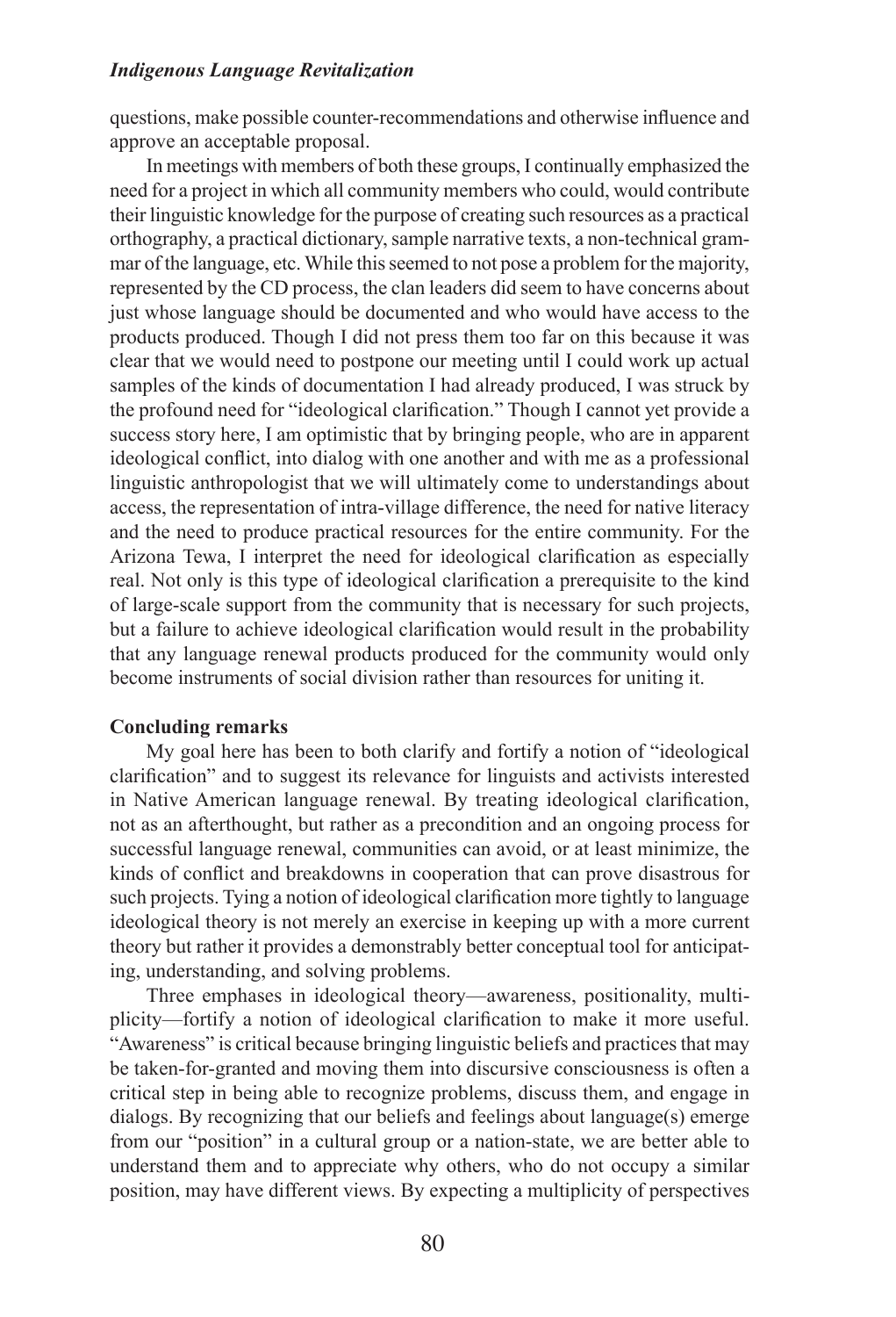within a group and different language ideologies, we are better able to anticipate who needs to be dialoging with whom (e.g., younger and older generations, elders and teachers, traditional leaders and non-traditional representatives) in order to better achieve an elusive but important goal of ideological clarification.

### **Notes**

1 Michael Silverstein (1998a, p. 138) describes the importance of sites in the following manner: "the site of institutionalized ritual and ritualization provides an essential place where societies and social groups, in effect, articulate the ideological, whether positively, as in the kiva, or negatively, as in the *kros*." 2 Our project was invited by Brenda Farnell who facilitated the workshop and whose exemplary work, *Wiyuta: Assiniboine Storytelling with Signs* (Farnell,

1995) inspired our group to do a performance based CD-ROM.

# **References**

- Anderson, J. (1998). Ethnolinguistic dimension of Northern Arapaho language shift. *Anthropological Linguistics, 40*(1), 43-108.
- Bethel, R., P.V. Kroskrity, C. Loether & G.A. Reinhardt. (1984). *A practical dictionary of Western Mono*. North Fork, CA: Sierra Mono Museum.
- Bunte, P.A. (in press). "You keep not listening with your ears!" Language ideologies, language socialization, and Paiute identity. In P.V. Kroskrity & M. Field (eds.), *Native American language ideologies: Beliefs, practices, and struggles in Indian country*. Tucson, AZ: University of Arizona Press.
- Collins, J. (1998). Our ideologies and theirs. In B. Schieffelin, K. Woolard & P.V. Kroskrity (eds.), *Language ideologies, practice and theory* (pp. 256-70). Oxford, UK: Oxford University Press.
- Dauenhauer, N.M., & R. Dauenhauer. (1998). Technical, emotional, and ideological issues in reversing language shift: Examples from Southeast Alaska. In L.A. Grenoble & L.J. Whaley (eds.), *Endangered languages: Current issues and future prospects* (pp. 57-99). Cambridge, UK: Cambridge University Press.
- Dorian, N.C. (1994). Purism vs. compromise in language revitalization and language revival. *Language in Society, 23*, 479-494.
- Dorian, N.C. (1998). Western language ideologies and small-language prospects. In L.A. Grenoble & L.J. Whaley (eds.), *Endangered languages: Current issues and future prospects* (pp. 3-21). Cambridge, UK: Cambridge University Press.
- Errington, J. (2001). Ideology. In A. Duranti (ed.), *Key terms in language and culture* (pp. 110-2). Malden, MA: Blackwell.
- Farnell, B. (1995). *Wiyuta: Assiniboine storytelling with signs* (CD-ROM). Austin, TX: University of Texas Press.
- Fishman, J.A. (2001). Why is it so hard to save a threatened langauge. In J.A. Fishman (ed.), *Can threatened languages be saved?* (pp. 17-22). Clevedon, UK: Multilingual Matters.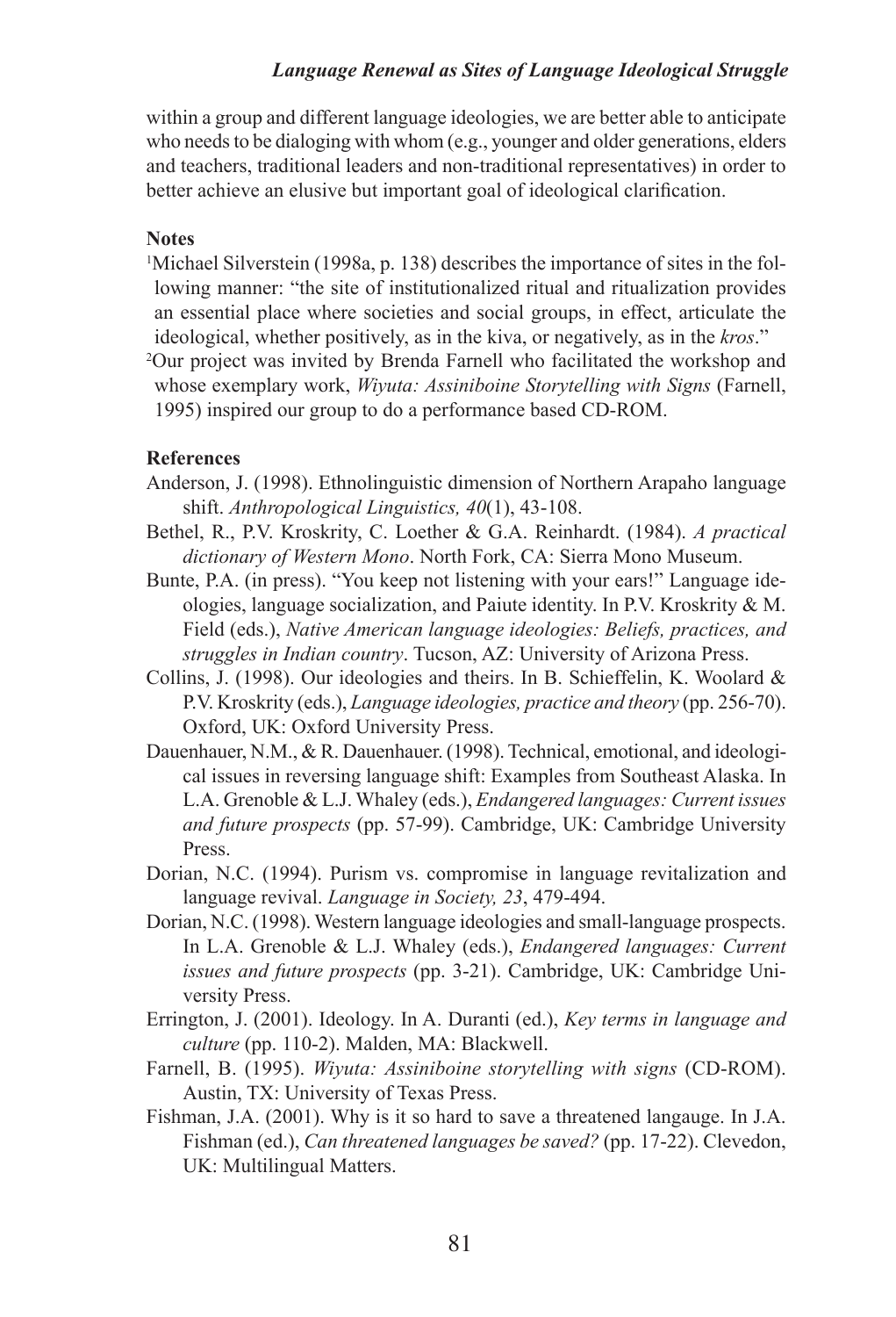- Gomez de Garcia, J., M. Axelrod & J. Lachler. (in press). English is the dead language: Native perspectives on bilingualism. In P.V. Kroskrity & M. Field (eds.), *Native American language ideologies: Beliefs, practices, and struggles in Indian country*. Tucson, AZ: University of Arizona Press.
- Hill, K.C. (2002). On publishing the Hopi dictionary. In W. Frawley, K.C. Hill & P. Munro (eds.), *Making dictionaries: Preserving Indigenous languages of the Americas* (pp. 299-311). Berkeley, CA: University of California Press.
- Hinton, L. (2001). New writing systems. In L. Hinton & K. Hale (eds.), *The green book of language revitalization in practice* (pp. 239-250). San Diego, CA: Academic Press.
- Hinton, L. (2002). Commentary: Internal and external language advocacy. *Journal of Linguistic Anthropology, 12*, 150-6.
- Hinton, L., & K. Hale (eds.). (2001). *The green book of language revitalization in practice*. San Diego, CA: Academic Press.
- House, D. (2002). *Language shift among the Navajos*. Tucson: University of Arizona Press.
- Kroskrity, P.V. (1993). *Language, history, and identity: Ethnolinguistic studies of the Arizona Tewa*. Tucson: University of Arizona Press.
- Kroskrity, P.V. (ed.). (2000a). Regimes of language: Ideologies, polities, and identities. Santa Fe, NM: School of American Research.
- Kroskrity, P.V. (2000b). Regimenting languages. In P. V. Kroskrity (ed.), *Regimes of language: Ideologies, polities, and identities* (pp. 1-34). Santa Fe, NM: School of American Research.
- Kroskrity, P.V. (2002). Language renewal and technologies of literacy and postliteracy: Reflections from Western Mono. In W. Frawley, K.C. Hill & P. Munro (eds.), *Making dictionaries: Preserving Indigenous languages of the Americas* (pp. 171-192). Berkeley, CA: University of California Press.
- Kroskrity, P.V. (2004). Language ideologies. In A. Duranti (ed.), *Companion to linguistic anthropology* (pp. 496-517). Malden, MA: Basil Blackwell.
- Kroskrity, P.V. (in press). Embodying the reversal of language shift: Agency, incorporation, and language ideological change in the Western Mono community of Central California. In P.V. Kroskrity & M. Field (eds.), *Native American language ideologies: Beliefs, practices, and struggles in Indian country.* Tucson, AZ: University of Arizona Press.
- Kroskrity, P.V., R. Bethel & J.F. Reynolds. (2002). *Taitaduhaan: Western Mono ways of speaking*. (CD-ROM). Norman, OK: University of Oklahoma Press.
- Kroskrity, P.V., & M. Field (eds.). (in press). *Native American language ideologies: Beliefs, practices, and struggles in Indian country.* Tucson, AZ: University of Arizona Press.
- Kroskrity, P.V., & J.F. Reynolds. (2001). Using multimedia in language renewal: Observations from making the CD-ROM *Taitaduhaan* (Western Mono Ways of Speaking). In L. Hinton & K. Hale & (eds.), *The Green book of language revitalization in practice* (pp. 317-29). San Diego, CA: Academic Press.